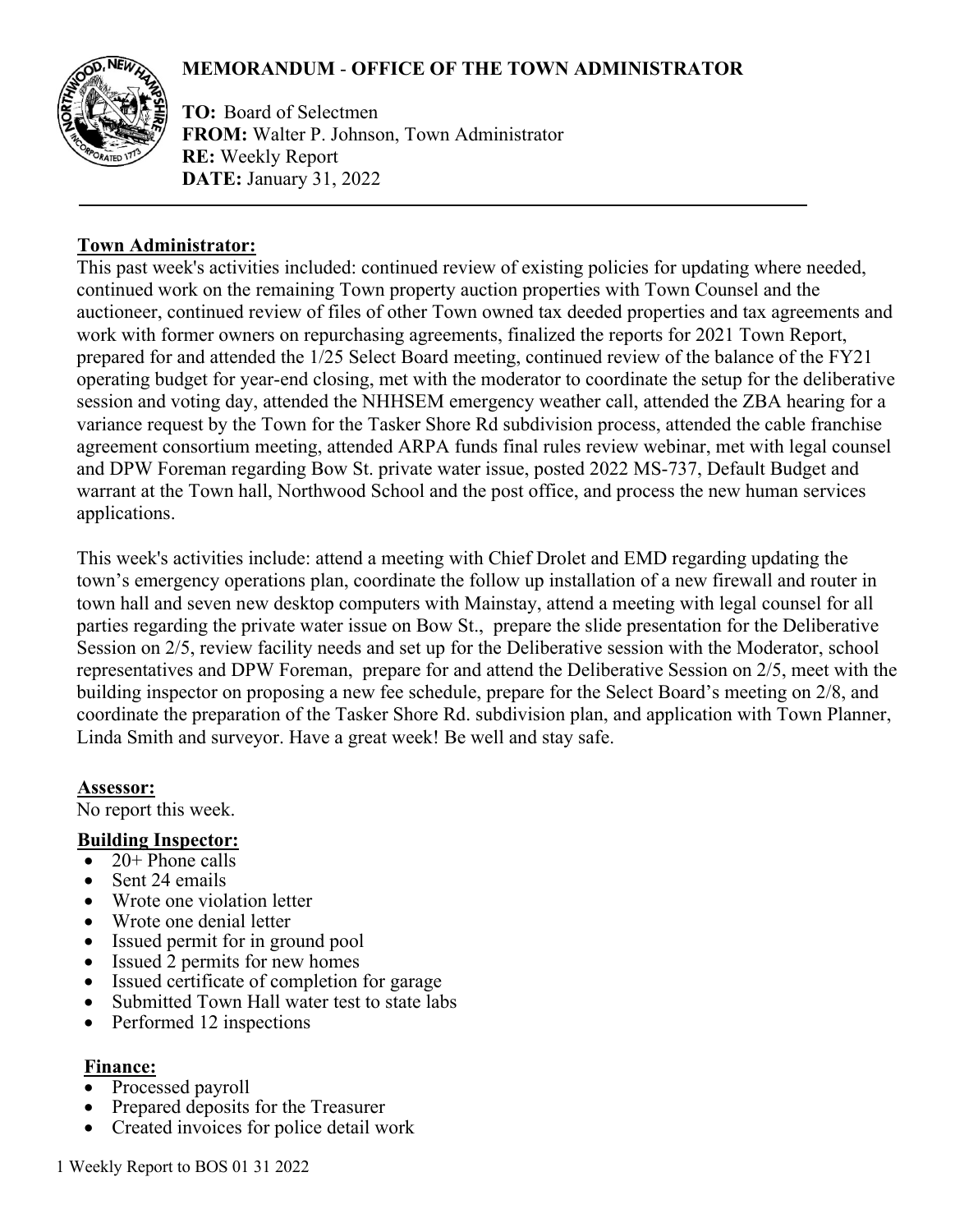- Updated the accounts receivable log
- Updated the returned check log
- Worked with software developer regarding reports needed for the upcoming audit
- Prepared for the preliminary field work for the audit on Friday
- Assisted the auditors Friday with research, information collection and policies and procedures Performed general journal entries
- Updated operating procedures with new chart of account information
- Coordinated upcoming training session for department heads on the new software
- Attended a webinar about the final ARPA rules.

#### **Town Clerk/Tax Collector:**

No report this week.

#### **Department of Public Works:**

The highway department has to report that we were busy plowing snow accumulation around 12 inches with heavy winds causing snow drifts in some areas 4 feet deep, the highway department town guys worked 28 hours straight with our contractors working 12-18 hours in preparation for Thursday and Friday's storm. We ordered 8 loads of sand and 4 loads of salt to fill the bins up full. We had a few break downs during the storm, we broke the wing plow off the town 550. I was able to cut it off and weld it all back together and back running 45 mins later, the old 6-wheeler had a ball of ice slide off the cab of the truck and break off both windshield wipers but other than that we made out pretty good.

#### **Fire Rescue**:

- 1. Northwood Firefighters along with several mutual aid communities responded to a  $2<sup>nd</sup>$  alarm fire on Catamount Rd. Upon arrival Captain Schaub reported fire and smoke going up the exterior of the building and extending into the attic and first floor. Captain Shaub requested a second alarm and stretched an attack line. The fire was extinguished quickly. Mutual aid companies arrived on scene and assisted with salvage, overhaul and checking for hot spots. This was Engine 2's first fire. After all was said and done, we used about 2000 gallons of water, with 1000 gallons still left in Engine 2's tank. The cause of the fire was determined to be improper disposal of smoking materials.
- 2. We made a conditional offer of employment to EE/EMTS Kevin Bataran. Kevin is travelling to Florida later this month for his CPAT test.
- 3. We have had a few more members test positive for Covid 19. Fortunately, the exposure at the fire stations has been limited.
- 4. Just a reminder: We now have a supply of Covid 19 PCR tests at the fire station. These tests have been ear marked for town employees and town officials. The PCR is the test that takes a few days to get back but is much more accurate.

## **Police Department**:

No report this week.

## **Weekly Report from Linda Smith, Land Use Specialist**

The planning and zoning boards continue to be busy with new applications. Many inquiries from prospective buyers of Northwood property are still being received by the Land Use Department.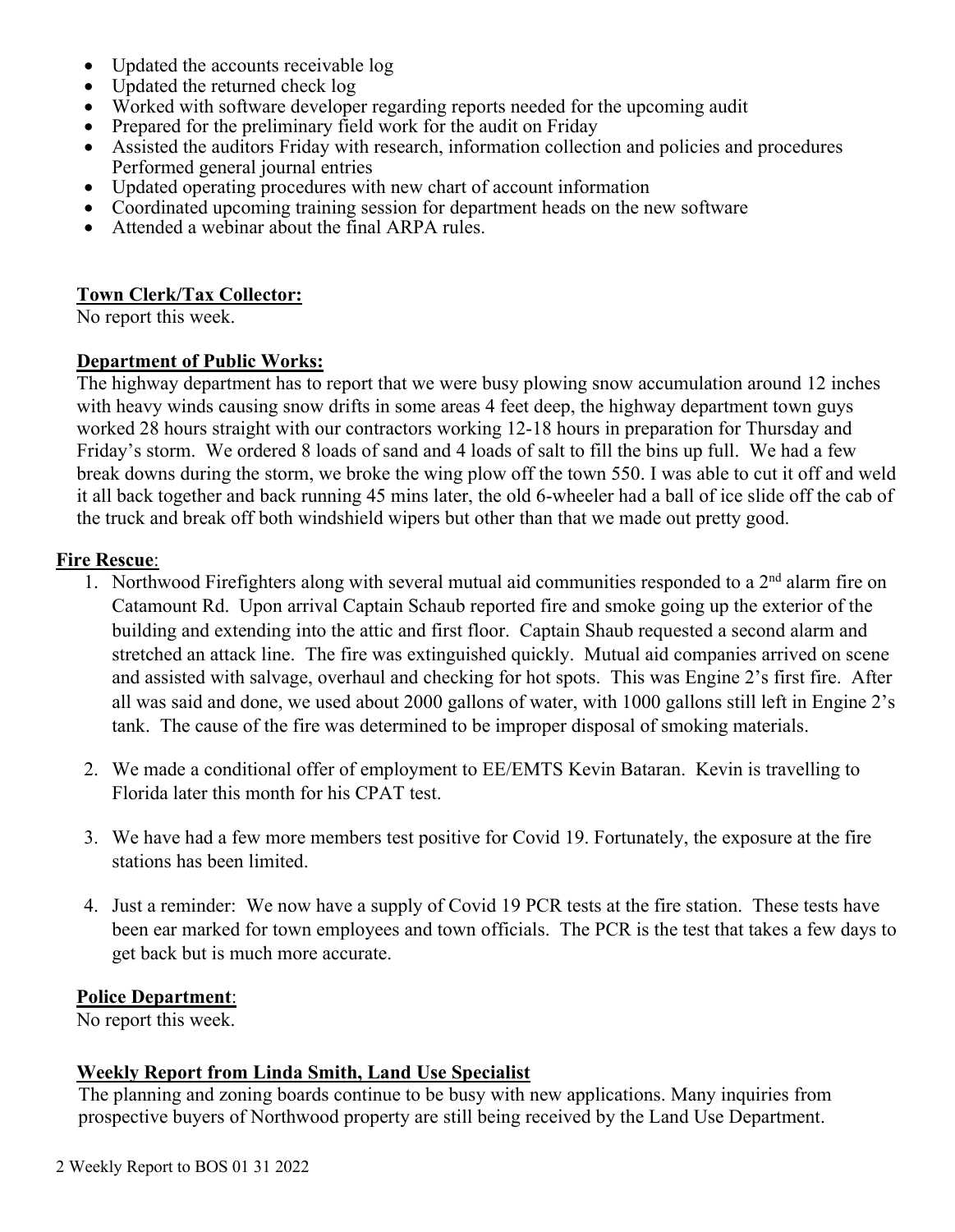# **Planning Board**

The planning board has two amendments to the zoning ordinance that will appear on the ballot in March relative to permitting of Private Campsites under specific criteria. The planning board met on Thursday, January 27. A minor site plan for a doggie daycare, boarding, and grooming business was conditionally approved for 1114 First NH Turnpike, formerly Northwood Power Equipment. A four-lot subdivision on Old Turnpike Road was continued to March as they will be applying for a special exception with the zoning board. A major site plan for additional storage units at 1060 First NH Turnpike was continued to February 24 for additional review. Harding Metals major site plan to add a 12,000-sf maintenance building was continued to February 24 pending a special exception application to the zoning board, and receipt of drainage review.

# **Zoning Board**

The zoning board met on Monday, January 24. The board gave conditional approval for a subdivision on a private road, and for expansion of a residential use on an undersized lot. The board continued two cases for additional information: special exception for wetland crossing, and setback for portable storage units.

# **Conservation Commission**

Next meeting of the commission is Tuesday, March 1 at 7 pm. **The commission is currently in need of alternates.**

# **Police Commission**

Next meeting of the commission is Tuesday, February 15 at 5 pm at town hall.

# **Annual 2021 Town & School Report**

The 2021 Annual Town and School Report is being assembled at this time. Any final items to be added or edited must be provided immediately. Please contact me if you have any questions: [lsmith@town.northwood.nh.us](mailto:lsmith@town.northwood.nh.us)

## **Library:**

The staffing situation looks better this week so the library should be open all regularly scheduled hours. Although in-person programs are on hold until March, passive programs like the take-and-make crafts are available and the puzzle table will be set up on February 7 for Puzzle Week. Patrons continue to come in to check out books, movies, and magazines. Patrons also continue to utilize the photocopier, scanner, public access computers, and notary service.

## **Recreation:**

- Yoga for youth/adult
- Kids fishing derby
- Easter egg hunt
- Archery lessons youth/adult
- Coming soon:
- Square dancing
- Self-defense classes

# **Northwood EMD's report for week prior to 1/31/2022**

- 1. Emergency Management continued monitoring COVID-19 cases within Northwood and surrounding towns. Northwood's 14-day new-case count rose to 91 last week. (A "substantial" rate of infection is considered at 5 or above). Northwood had 48 active cases on Friday.
- 2. State officials indicate the highly contagious Omicron is now the dominant variant in New Hampshire. Health officials are advising the public to use higher quality face masks such as an N-

3 Weekly Report to BOS 01 31 2022